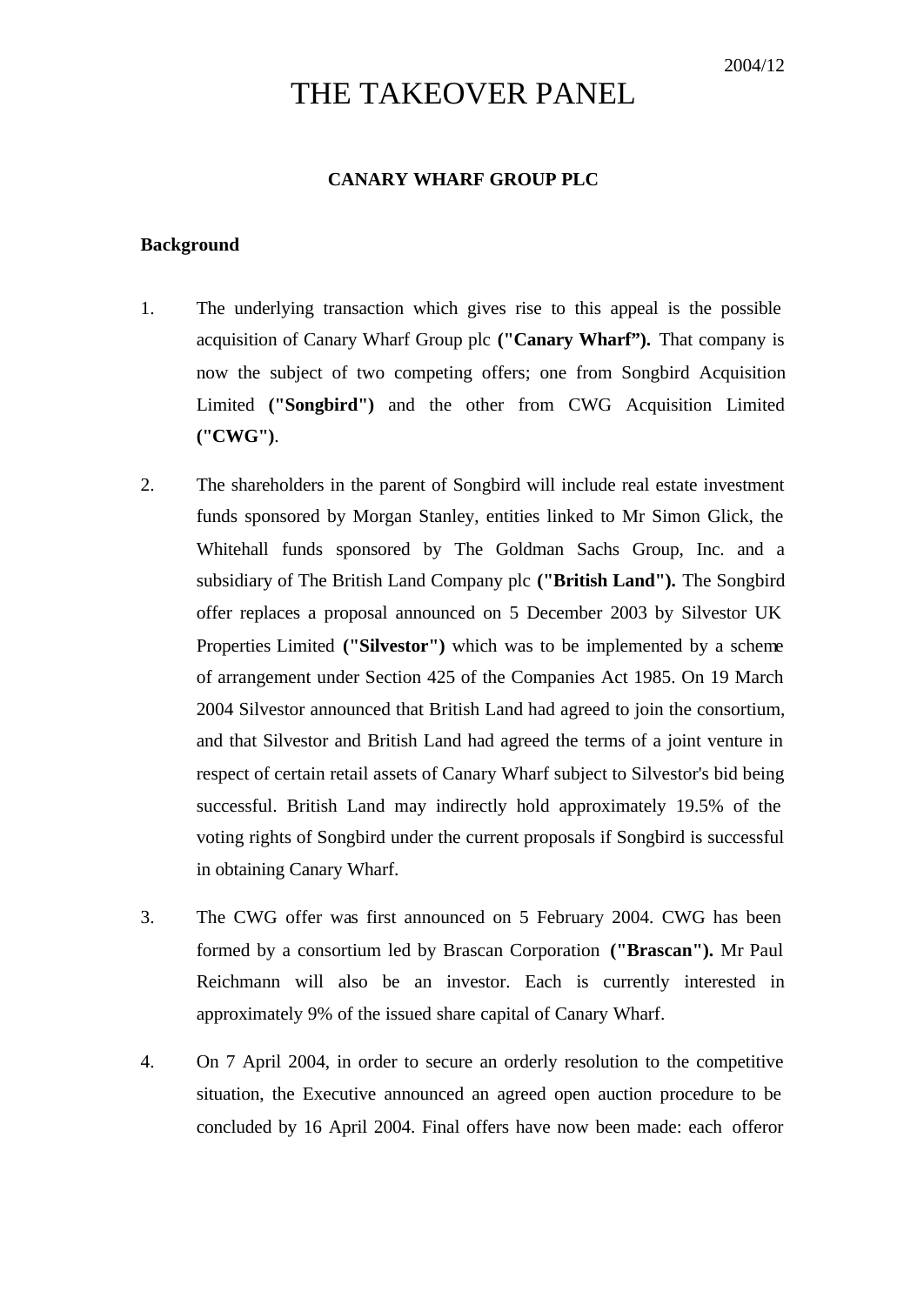revised its offer on each day of the auction procedure with Songbird being substituted for Silvestor on the final day. Both offers will contain a 50% acceptance condition and offer documents must be posted no later than 23 April 2004. The offers with their alternatives each comprise a mixture of cash and shares but in different amounts and on different terms. On 19 April 2004 an independent committee of the board of Canary Wharf announced that it intended to recommend the Songbird offer to Canary Wharf shareholders.

- 5. The market-makers of UBS Limited ("UBS" which expression includes UBS AG and its subsidiaries) currently hold approximately 7.7% of the issued share capital of Canary Wharf. These shares are currently held substantially as a hedge in respect of financial exposure under certain long contracts for difference which UBS has written in favour of hedge fund clients. These contracts for difference were mostly written prior to UBS learning of British Land joining Songbird on 19 March 2004. The Executive ruled on 23 March 2004 that the UBS exempt market-maker was connected to Silvestor by reason of the relationship between UBS and British Land. The effect of this ruling was that the market-makers of UBS fell under Rule 38 of the Code which concerns "connected" market-makers. UBS market-makers have exempt status under the Panel regime which breaks the presumption of concertedness that would otherwise apply in respect of a group's market-making operations so that the group's normal dealing activities in relevant securities can continue without consequence under the Code for the group's corporate finance clients who are involved in offers. There are, however, certain restrictions imposed on connected market-makers which benefit from exempt status, and these are now set out in Rule 38.
- 6. In particular, Rule 38.3 provides:

"Securities owned by an exempt market-maker connected with the offeror must not be assented to the offer until the offer is unconditional as to acceptances".

Rule 38.4 contains a similar restriction on voting on an offer when the connection with the offeror exists.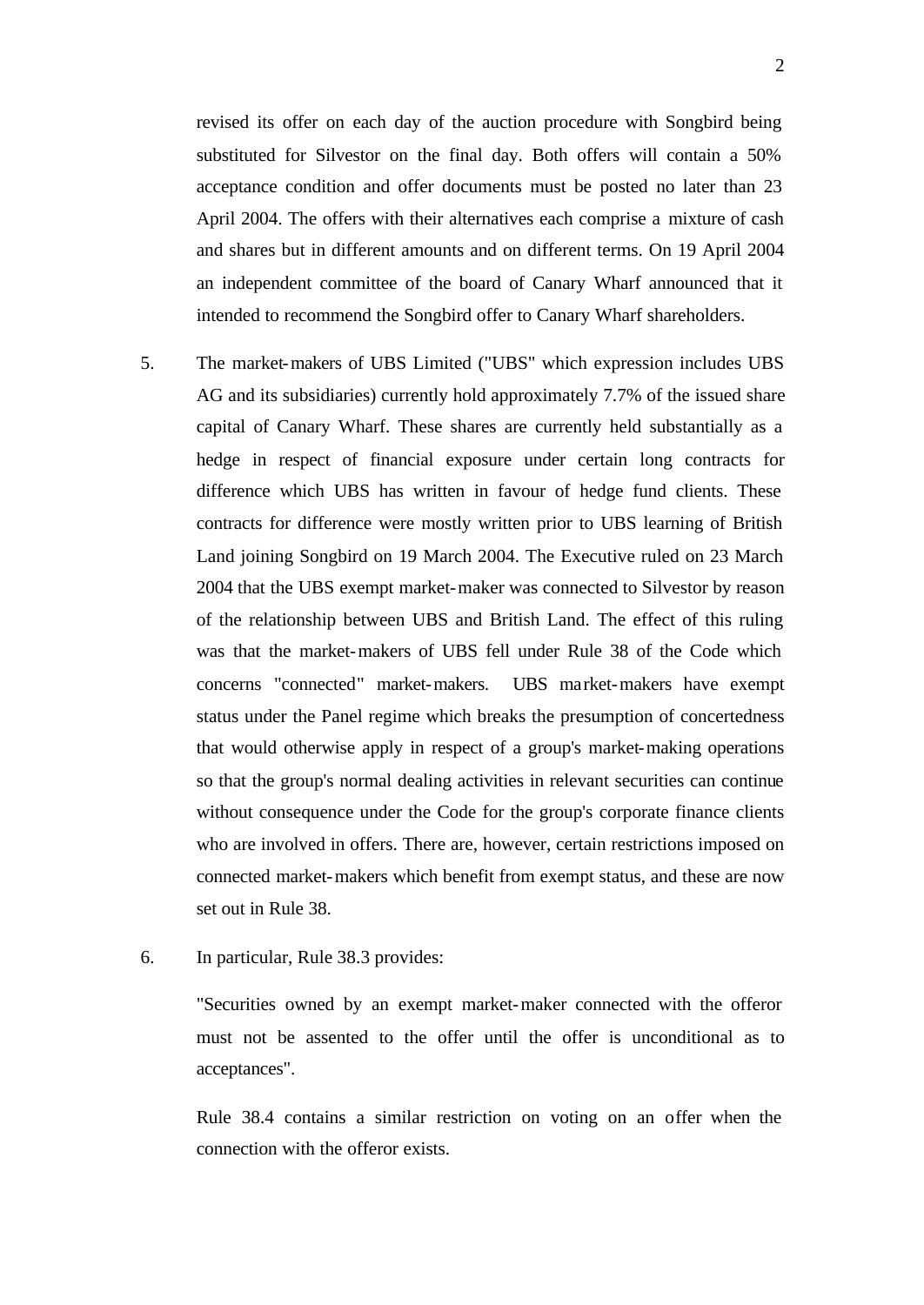7. Accordingly UBS market-makers could not by virtue of Rule 38.4 vote the shares in favour of the proposed scheme of arrangement. When the Silvestor proposal was dropped and replaced by the Songbird proposal, the Executive reiterated its view that the relevant connection existed and accordingly that under Rule 38.3 the Canary Wharf shares owned by UBS's exempt marketmakers could not be assented to the Songbird offer before the offer is unconditional as to acceptances.

# **UBS's appeal**

- 8. UBS has challenged both decisions of the Executive by appeal to the Panel. This ruling focuses on the latter decision, which is the one relevant to the current state of affairs. UBS's appeal is opposed by the Executive and by CWG. It is supported by submissions by Morgan Stanley & Co. Limited and N M Rothschild & Sons Limited on behalf of Songbird and also by British Land and Canary Wharf.
- 9. All parties agree that British Land is acting in concert with Songbird. The essential question in this appeal is whether UBS, although not advising British Land in relation to the Songbird offer should, by virtue of the relationship it does have with British Land, nevertheless be regarded as acting in concert with British Land, and so with Songbird.

# **Relevant provisions of the Code**

10. The definition of "acting in concert" in the Code provides as follows:

"Persons acting in concert comprise persons who, pursuant to an agreement or understanding (whether formal or informal), actively co-operate, through the acquisition by any of them of shares in a company, to obtain or consolidate control (as defined below) of that company."

It adds: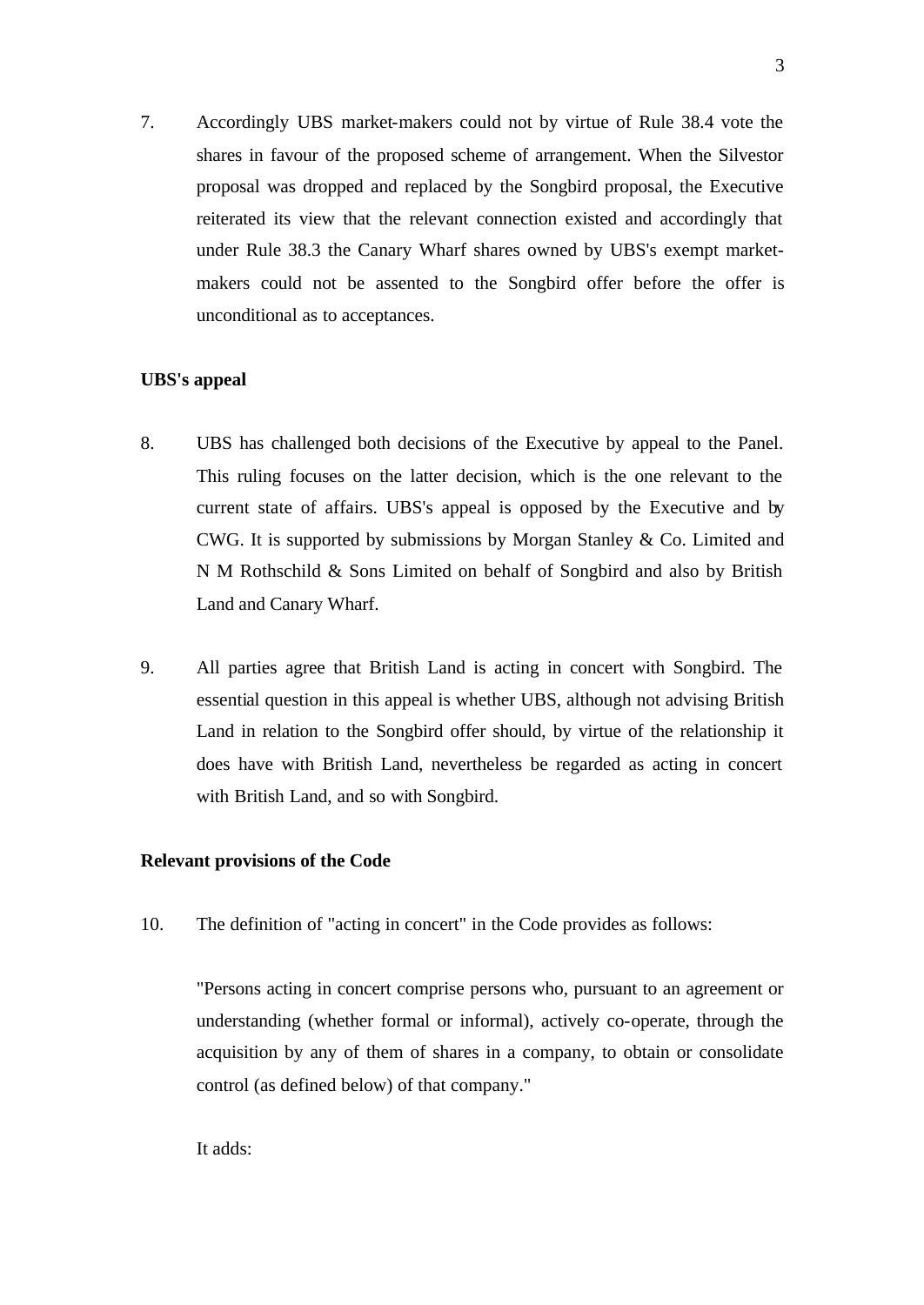"Without prejudice to the general application of this definition, the following persons will be presumed to be persons acting in concert with other persons in the same category unless the contrary is established:-

(5) a financial or other professional adviser (including a stockbroker)\* with its client in respect of the shareholdings of the adviser and persons controlling, controlled by or under the same control as the adviser (except in the capacity of an exempt market-maker);".

This provision is referred to below as "presumption (5)".

11. The definition of "Connected fund managers and market-makers" provides as follows:

"A fund manager or market-maker will be connected with an offeror or the offeree company, as the case may be, if the fund manager or market-maker is controlled by, controls or is under the same control as:-

- (1) an offeror;
- (2) the offeree company;
- (3) any bank or financial or other professional advisers (including stockbrokers)\* to an offeror or the offeree company; or
- (4) an investor in a consortium (e.g. through a vehicle company formed for the purpose of making an offer)."
- 12. The asterisk in both definitions refers to Note 2 of the Notes on Definitions which in part provides:

"References to "financial and other professional advisers (including stockbrokers)", in relation to a party to an offer, do not include an organisation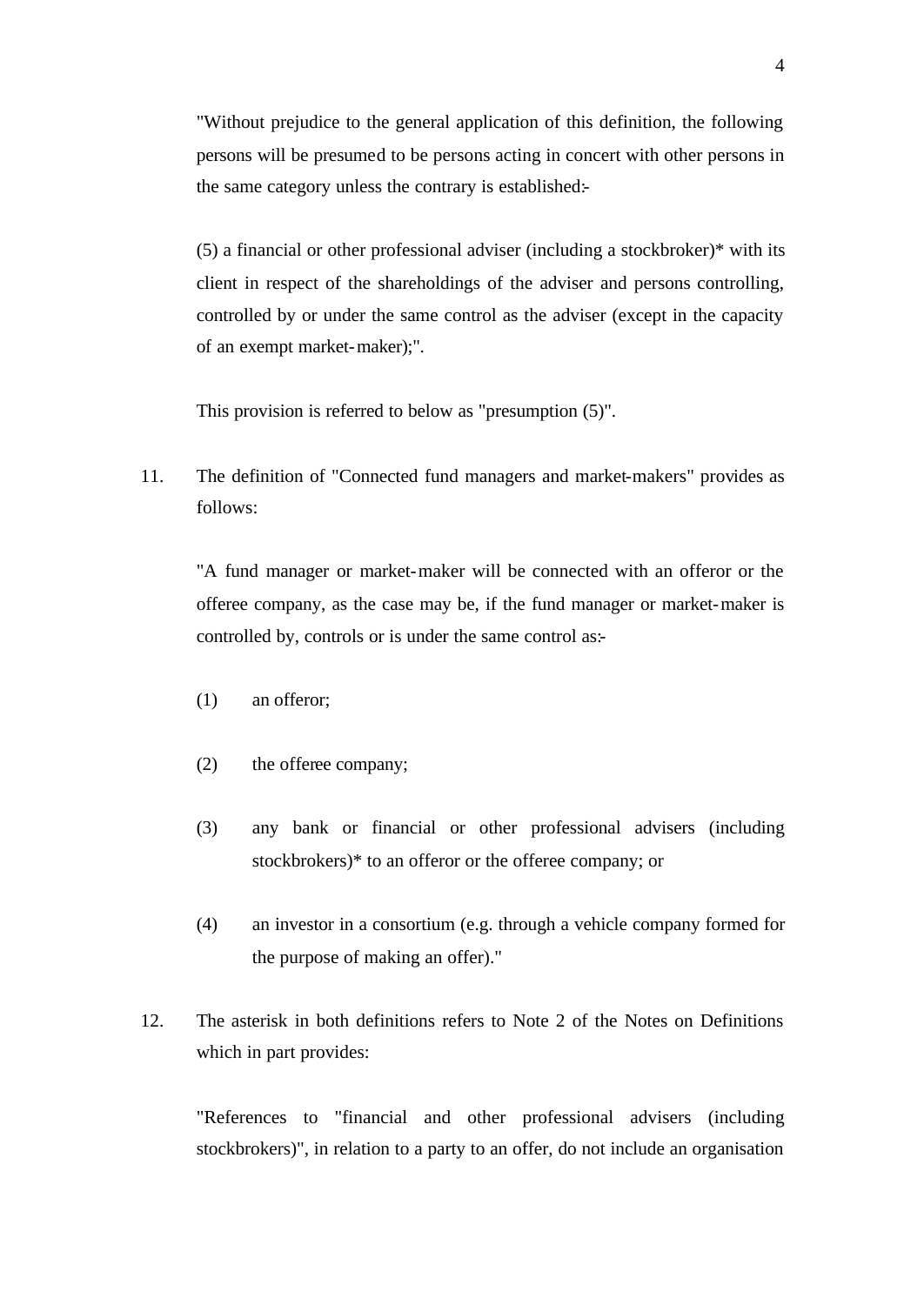which has stood down, because of a conflict of interest or otherwise, from acting for that party in connection with the offer. If the organisation is to have a continuing involvement with that party during the offer, the Panel must be consulted. Unless the Panel is satisfied that the involvement is entirely unconnected with the offer, the above exclusion will not normally apply."

- 13. Questions of exempt status apart, the terms "acting in concert" and "connected" at least for present purposes have the same meaning and effect and therefore when the presumption of concertedness in relation to a particular adviser is rebutted, a market-maker under the same control as that adviser should not be regarded as connected to the offeror.
- 14. Financial and other professional advisers (including stockbrokers) to a person acting in concert would normally themselves be presumed to be acting in concert with the offeror.
- 15. Where a market-maker is connected to an offeror, Rule 38 applies. Rule 38 provides as follows:

#### "38.1 **Prohibited Dealings**

An exempt market-maker connected with an offeror or the offeree company must not carry out any dealings with the purpose of assisting the offeror or the offeree company, as the case may be.

## 38.2 **Dealings between offerors and connected exempt market-makers**

An offeror and any person acting in concert with it must not deal as principal with an exempt market-maker connected with the offeror in relevant securities (as defined in Rule 8) of the offeree company during the offer period. It will generally be for the advisers to the offeror to ensure compliance with this Rule rather than the market-maker.

#### 38.3 **Assenting securities**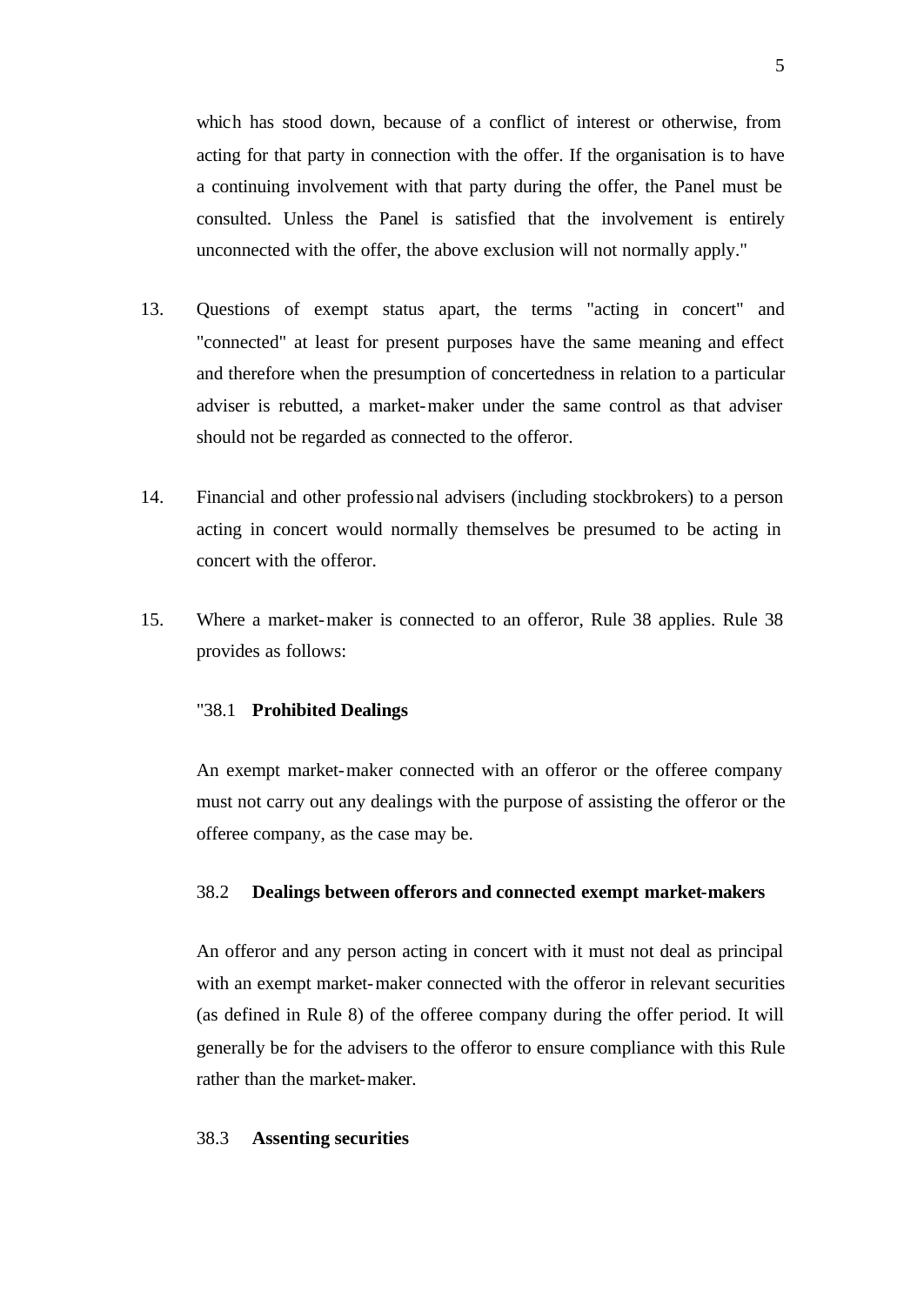Securities owned by an exempt market-maker connected with the offeror must not be assented to the offer until the offer is unconditional as to acceptances.

# 38.4 **Voting**

Securities owned by an exempt market-maker connected with an offeror or the offeree company must not be voted in the context of an offer.

#### 38.5 **Disclosure of dealings**

Dealings in relevant securities (as defined in Rule 8) by an exempt marketmaker connected with an offeror or the offeree company should be aggregated and disclosed to a RIS and the Panel not later than 12 noon on the business day following the date of the transactions, stating the following details:-

- (i) total purchases and sales;
- (ii) the highest and lowest prices paid and received; and
- (iii) whether the connection is with an offeror or the offeree company.

In the case of dealings in options or derivatives, full details should be given so that the nature of the dealings can be fully understood (see Note 5 on Rule 8)."

- 16. The provisions of Rule 38 were introduced in 1986 as part of a regime governing the regulation of market-makers designed to enable them to engage in dealings in shares during an offer period without consequences for the group's corporate finance clients who might be involved in offers.
- 17. The regime seeks to ensure by Rule 38 that notwithstanding the exemption of market-makers a loop-hole should not be created through which a market-maker connected with an offeror would have the opportunity to assist the offeror to circumvent Rules of the Code (e.g. Rules 6, 9 and 11). Since the regime was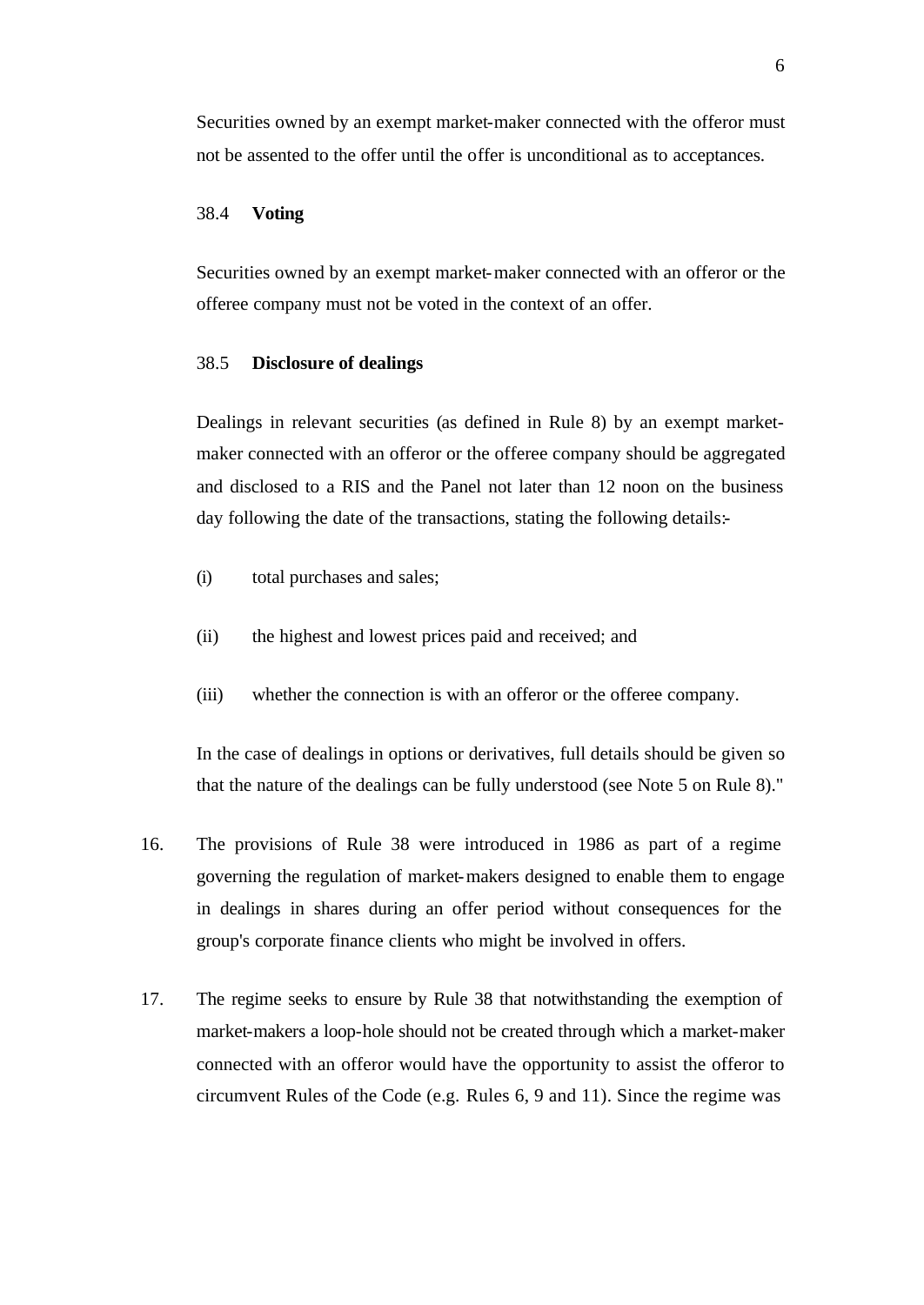established, the importance of market-makers has greatly increased relative to other activities in investment banks, and in line with the development of sophisticated financial instruments. Also the relationship between the advisory side of investment banks and their clients has evolved to be less permanent or exclusive than it used to be. Advisory clients are now more inclined to seek transaction-based advice than to regard themselves (or to be regarded by others) as using the services of a particular investment bank.

#### **The application of the Code**

- 18. In circumstances like the present, where the investment bank is not involved in advising on the underlying transaction but has a relationship with a client who is a party to the offer, it is for consideration whether or not the investment bank should as a result of that relationship be held to be itself acting in concert with the offeror. The starting point is that presumption  $(5)$  applies "unless the contrary is established".
- 19. The Executive suggest that a number of factors may be relevant to the question of whether the presumption has been rebutted. These include:
	- (a) the extent to which the adviser has carried out work for the client on the transaction for which it has not received any remuneration;
	- (b) the closeness and length of the advisory or broking relationship;
	- (c) the formality of the relationship (including whether the adviser is named in the company's annual report and accounts);
	- (d) whether the company has any other nominated advisers;
	- (e) whether the adviser acts as both corporate finance adviser and broker or just in one such capacity;
	- (f) the nature of the services provided by the adviser to the client;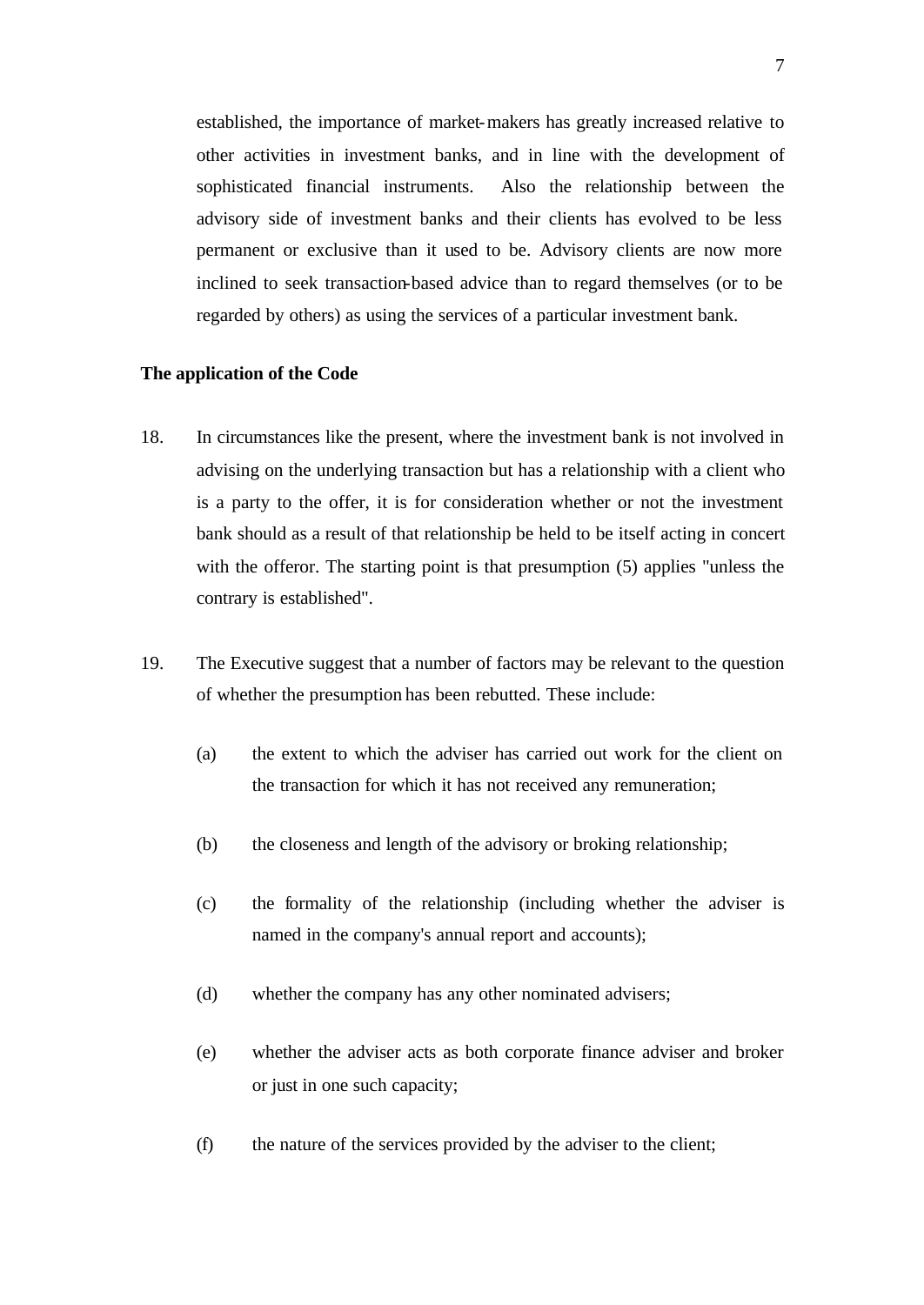- (g) the remuneration which the adviser derives from its role in terms of advisory and other fees and, in the case of a broker, commission income;
- (h) the importance of the client to the adviser, including the size and prestige of the client; and
- (i) where an adviser has stood down or has offered to stand down, the reasons for so doing.
- 20. The factors which may be relevant will vary from case to case and this list is not exhaustive or definitive but the Panel agrees that the points suggested are relevant and helpful. Furthermore, the Panel rejects the suggestion of UBS that presumption (5) does not apply or is rebutted if it is clear that the investment bank concerned is not involved in the transaction either as a party or as an adviser to a party to the transaction. The wording of this presumption is wider than this. Logically, there is no reason why a person who has never advised on the transaction should not also be and remain within the presumption if the facts show that its wording applies to that person.
- 21. The Panel agrees with the general approach of the Executive to the question of whether or not the presumption is rebutted in this case. However, as will be seen below, the Panel takes on the particular facts of this case a different view and comes to a different conclusion as to whether or not UBS's exempt market-maker is to be presumed to be connected to British Land for the purposes of the offer.

# **The facts**

22. The Panel had the benefit of detailed submissions both in writing and orally about the relationship between British Land and UBS. There is no material dispute about the facts. The question is whether, on balance, they rebut presumption (5}.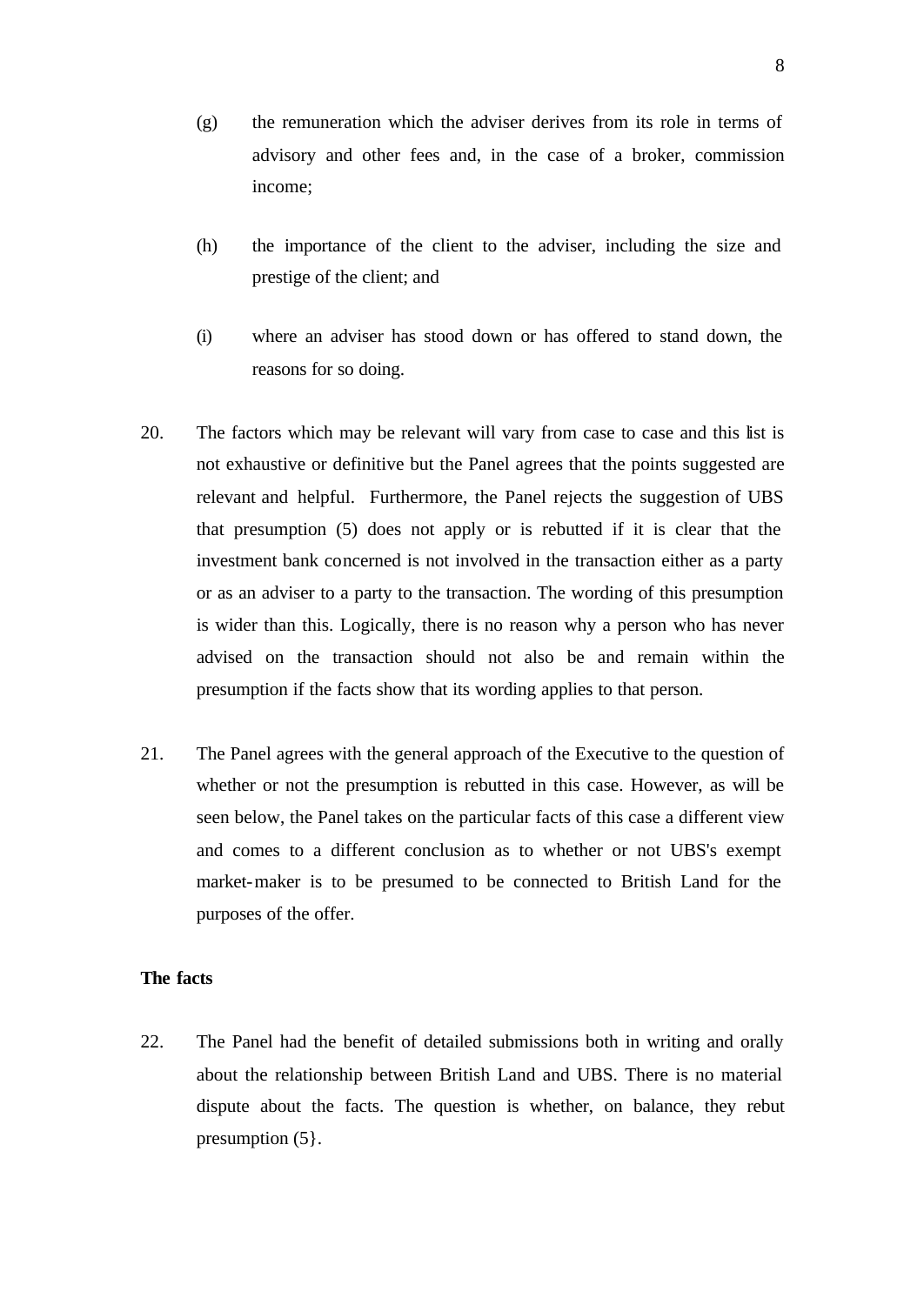- 23. UBS is British Land's sole corporate broker and is named as such in British Land's last annual report and accounts. It has a long-standing relationship with British Land and maintains a regular dialogue with its management when consulted on a range of standard corporate broking matters. It provides ad hoc unpaid advice on specific issues and from time to time may work on potential advisory or capital market assignments some of which evolve into fee-paying mandates. UBS provided advice to British Land in connection with a dissident shareholder in 2002 and received a capital market commission on a securitisation and equity brokerage commission on a share buy back in 2003.
- 24. On 23 January 2004, British Land sought advice from UBS on a possible equity participation in a possible bid for Canary Wharf led by Mr. Paul Reichmann and on financing the proposed bid vehicle. UBS worked on this proposal for four days, but it came to nothing. British Land then asked UBS to arrange an introduction to Brascan, and UBS accordingly put British Land in touch with Brascan's financial adviser, Merrill Lynch, though it played no part in the discussions which followed.
- 25. British Land subsequently advised UBS that it was engaged in discussions with the Songbird consortium, but indicated that advice on this was not required from UBS. UBS only learned from the public announcement on 19 March that British Land had formally joined the Songbird consortium.
- 26. As UBS stressed, it is not and never has been advising British Land in connection with the Songbird bid or otherwise in connection with any proposal which is relevant and has no arrangements to do so. As corporate broker, UBS has a limited role. It pointed out that British Land has never paid a retainer fee specifically for UBS's services as corporate broker and British Land receives corporate advice on transactions from a number of different financial advisers. British Land is capable of using its own in-house resources on sizeable property transactions without recourse to external corporate advisers (and is doing so in relation to its involvement in Songbird). It has used other investment banks in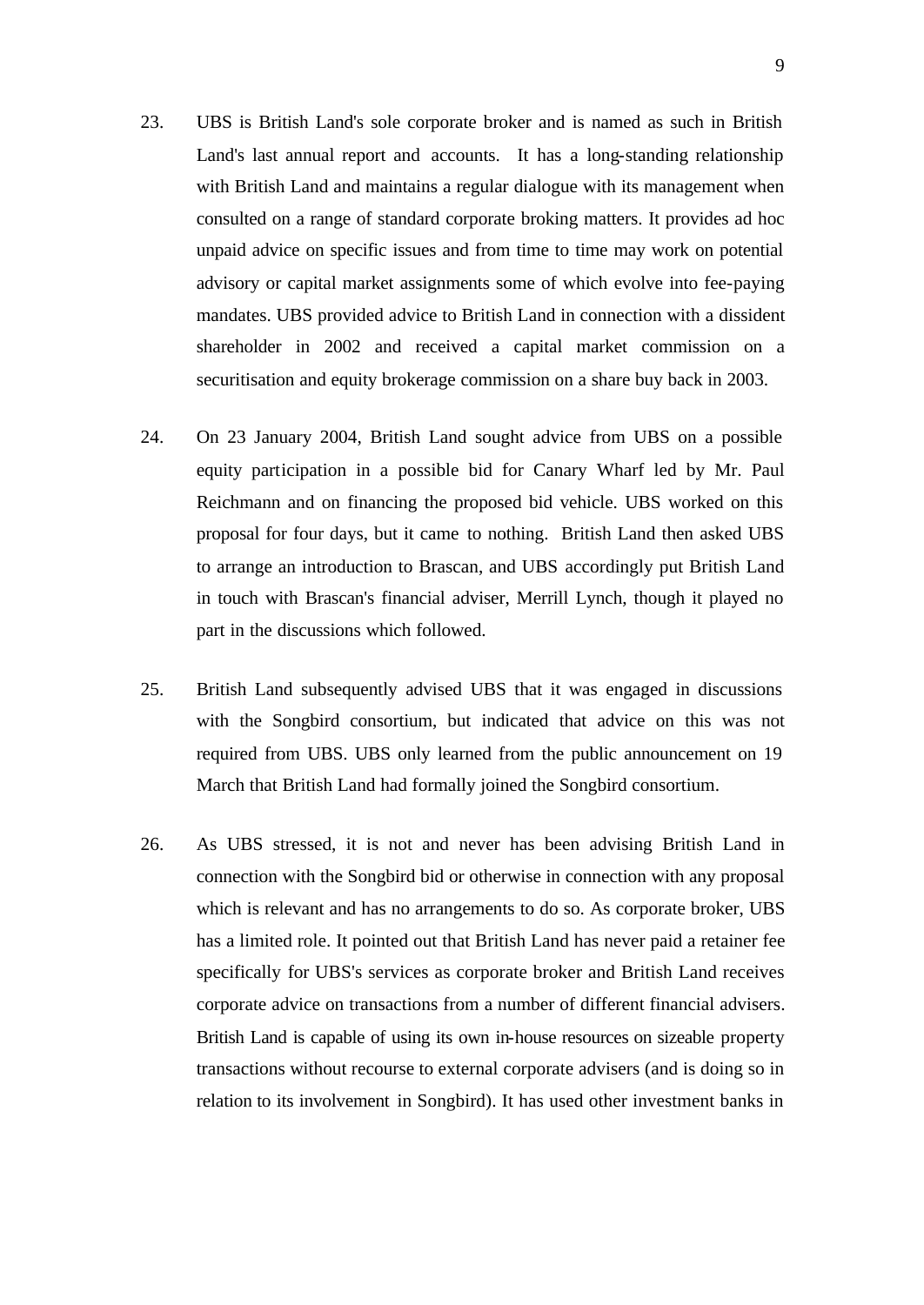the last 20 or so months as much as it has used UBS. UBS has not received any advisory fees from British Land since 2002.

- 27. UBS's relationship with British Land has, like many other relationships between investment banks and their clients, evolved over time and although long-standing and close is neither exclusive nor permanent.
- 28. If the shares held by UBS's exempt market-makers were to be assented in a way designed to please British Land but otherwise contrary to the interests of UBS and its investment clients, it would be putting at risk the reputation of UBS's market-makers as well the advantages of the exemption enjoyed by UBS.
- 29. The shares held by UBS which we understand now amount to about 7.7% of Canary Wharfs issued share capital were for the most part acquired before UBS was aware that British Land had become involved in the Songbird consortium, and there is no suggestion that British Land have been involved directly or indirectly in any dealings by UBS in Canary Wharf's shares during the offer period. Nor that UBS's dealings with any of those shares have been or will be influenced by British Land or by UBS's relationship or hope of a relationship with British Land.

## **Conclusion**

- 30. Although not specifically relevant to its decision in the current case, the Panel recognises that the Code Committee may wish to review issues raised by the evolution of market-making activities in relation to relevant provisions of the Code.
- 31. The Panel, on the evidence before it, concluded that, on balance, the facts are sufficiently compelling to rebut the presumption that would otherwise apply and that UBS is not acting in concert with British Land and accordingly UBS's market-makers should not be regarded as connected for the purposes of Rule 38.
- 32. The appeal is accordingly allowed.